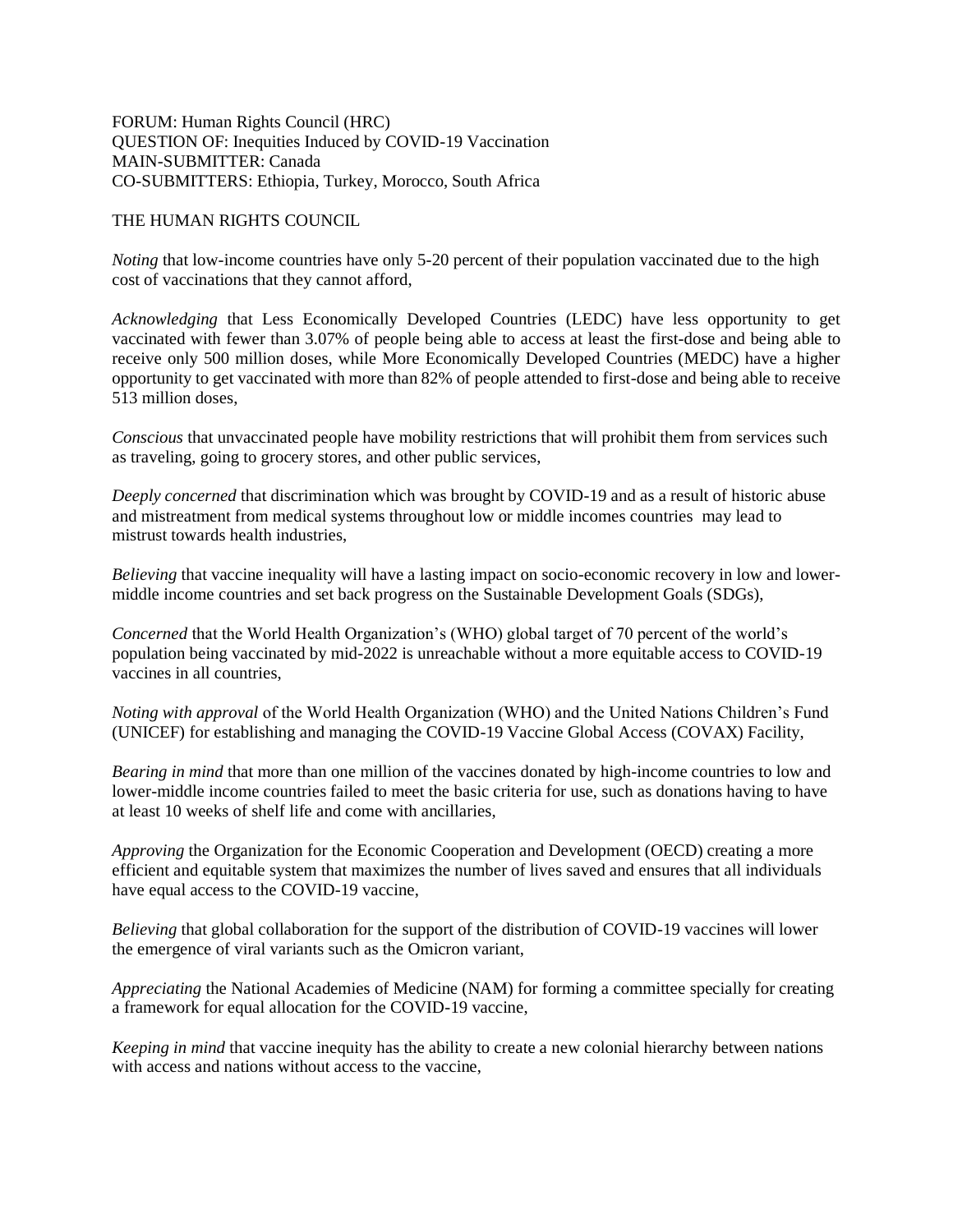1. Strongly encourages governmental and non-government organizations (NGOs), that hold high influence in the world in any way to spread the importance of COVID-19 vaccination globally in the following ways but not limited to:

a. establishing fundraising events at schools, universities, and workplaces,

b. encouraging citizens to support countries that lack COVID-19 vaccines by:

i. promoting the problem of vaccine inequities on social media,

ii. opening an online donation fund for citizens who want to support the countries that lack COVID-19 vaccines financially,

iii. releasing documentaries showing the current conditions of such countries; c. suggesting all political workers from the following organizations to be vaccinated before the citizens as an example to persuade citizens to be vaccinated as well:

i. United Nations (UN),

ii. World Health Organization (WHO),

iii. North Atlantic Treaty Organization (NATO);

d. requesting the healthcare staff to raise public awareness of the advantages of getting vaccinated in the following ways but not limited to:

i. explaining the safeness and effectiveness of the vaccine,

ii.informing the public of the inconveniences that will be avoided if they are vaccinated, such as restricted mobility;

2.Further recommends governments to prioritize the process of vaccine production in medical factories throughout the countries to guarantee that the percentage of citizens vaccinated are at maximum number by:

a. producing more vaccines to fit the global need of vaccines and solve the problem shortages of vaccines,

b. donating money to provide needed resources for hospitals such as:

i. hiring more employees to produce and distribute vaccines

ii. opening hospitals in places that lack medical services to give vaccines to people who live in these areas;

3. Encourages the More Economically Developed Countries (MEDCs) to make and join a United Nations (UN) Temporary Commission, which will be supervised by the World Health Organization (WHO), in order to distribute COVID-19 vaccines more effectively and evenly in such ways but not limited to:

a. adjusting the main conflict, even distribution of COVID-19 vaccine, between More Economically Developed Countries (MEDCs) and Less Economically Developed Countries (LEDCs),

b. converting the amount of COVID-19 vaccines to a specific data set and the nations, joined in the UN temporary commission decides which country to support, where it needs more vaccines;

4.Establishes stricter regulations regarding vaccine donations such as the following but not limited to:

a. all vaccine donations must be checked by donation collectors before being sent to ensure that all vaccines being donated meet the criteria for use,

b. a fixed penalty for donors of vaccines that do not meet the criteria for use;

5.Advises vaccine producers to support the low to lower-middle income countries in the following ways but not limited to:

a. donating at least 30 percent of the vaccines produced per month to the healthcare s ystems such as Oxfam,